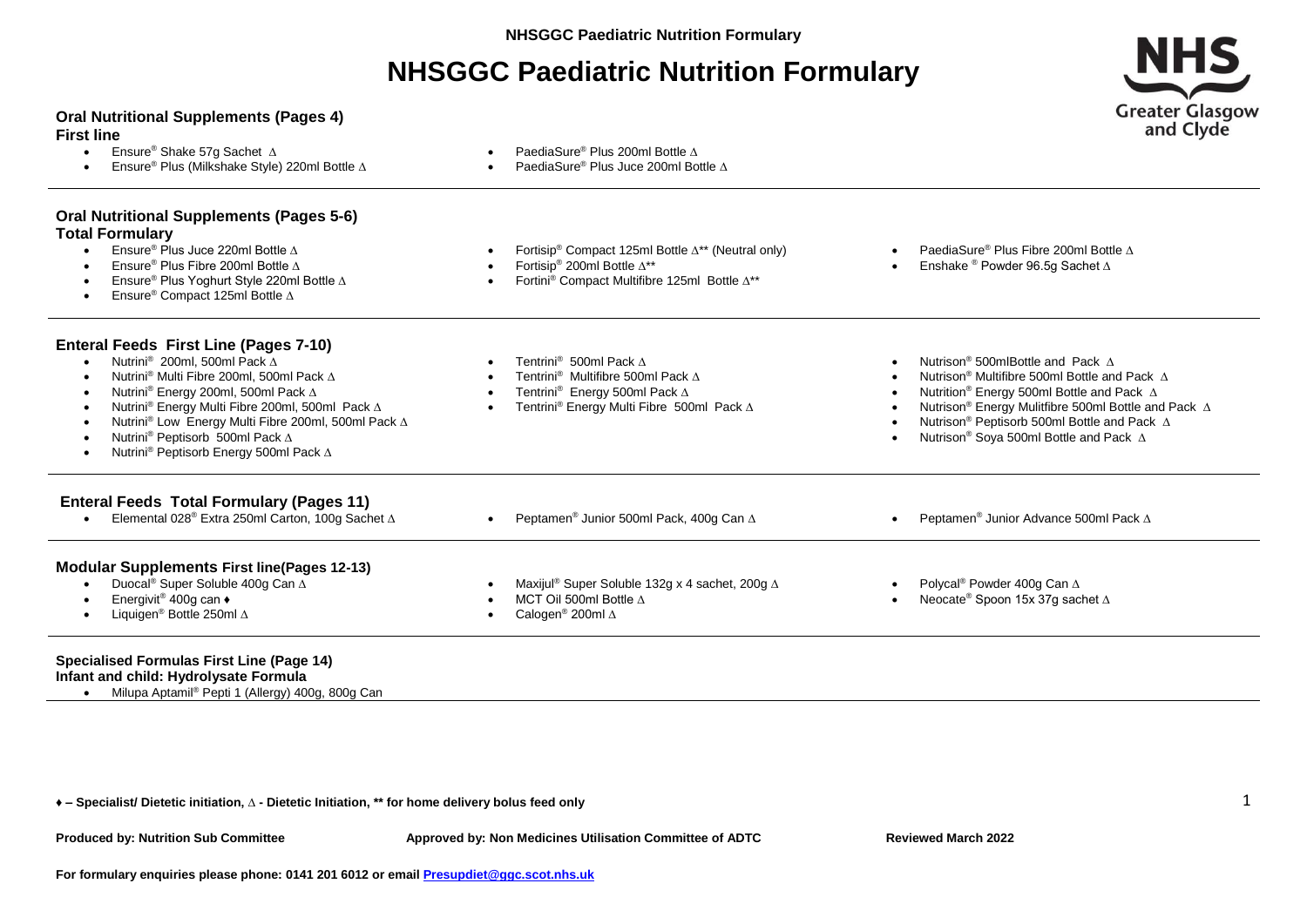| <b>Specialised Formulas Total Formulary (Page 14)</b>                               |                                                                                                       |
|-------------------------------------------------------------------------------------|-------------------------------------------------------------------------------------------------------|
| Infant and child: Hydrolysate formula                                               |                                                                                                       |
| • Alimentum <sup>®</sup> 400g Can A                                                 |                                                                                                       |
| unavailable product recall by manufacturer                                          |                                                                                                       |
|                                                                                     |                                                                                                       |
| <b>Specialised Formulas First Line (Page 14)</b>                                    |                                                                                                       |
| Infant and child: Amino acid-based formula                                          |                                                                                                       |
| Neocate® LCP Powder 400g Can $\Delta$<br>$\bullet$                                  | Neocate <sup>®</sup> Junior 400g can (vanilla, strawberry and<br>unflavoured) $\Delta$                |
| <b>Specialised Formulas Total Formulary (Page 15)</b>                               |                                                                                                       |
| Infant and child: Amino acid-based formula                                          |                                                                                                       |
| SMA Alfamino ® 400q Can $\Delta$                                                    | Nutramigen <sup>®</sup> Puramino 400g can ∆                                                           |
| <b>Specialised Formulas First Line (Page 16)</b>                                    |                                                                                                       |
| Infant and child: MCT-enhanced formula                                              |                                                                                                       |
| MCT Pepdite <sup>®</sup> 400g Can $\Delta$                                          | Monogen <sup>®</sup> 400g Can $\Delta$                                                                |
| MCT Pepdite <sup>®</sup> 1+ 400g Can $\Delta$                                       | Aptamil Pepti Junior 450g can A                                                                       |
| Specialised Formulas: Infant and child: Low Calcium First                           |                                                                                                       |
| Line (Page 16)                                                                      |                                                                                                       |
| Locasol® 400g Can $\Delta$<br>$\bullet$                                             |                                                                                                       |
| <b>Specialist Formulas for specific clinical conditions</b>                         |                                                                                                       |
| First line (Page 17)                                                                |                                                                                                       |
| Heparon <sup>®</sup> Junior 400g Can A                                              | Nepro HP 200ml Bottle $\Delta$                                                                        |
| Kindergen <sup>®</sup> 400g Can $\Delta$                                            | Renastart <sup>®</sup> 10 x 100g Sachet ∆                                                             |
| <b>Specialist Formulas for Pre term infants</b>                                     | $\bullet$                                                                                             |
| First line (Page 18)                                                                |                                                                                                       |
| Nutriprem <sup>®</sup> 1 60ml (Hospital supply only)<br>$\bullet$                   | Nutriprem® 2 90ml (Hospital supply only), 200ml Carton $\Delta$<br>Nutriprem <sup>®</sup> 2 Can 900g◆ |
|                                                                                     |                                                                                                       |
| <b>Specialist Formulas for Pre term infants</b><br><b>Total formulary (Page 18)</b> |                                                                                                       |
|                                                                                     |                                                                                                       |
| SMA <sup>®</sup> Pro Gold Prem 1 60ml (Hospital Use Only)<br>$\bullet$              | SMA <sup>®</sup> Pro Gold Prem 2 200ml Carton, 400g Can A<br>$\bullet$                                |

**♦ – Specialist/ Dietetic initiation, ∆ - Dietetic Initiation, \*\* for home delivery bolus feed only**

Produced by: Nutrition Sub Committee **Approved by: Non Medicines Utilisation Committee of ADTC** Reviewed March 2022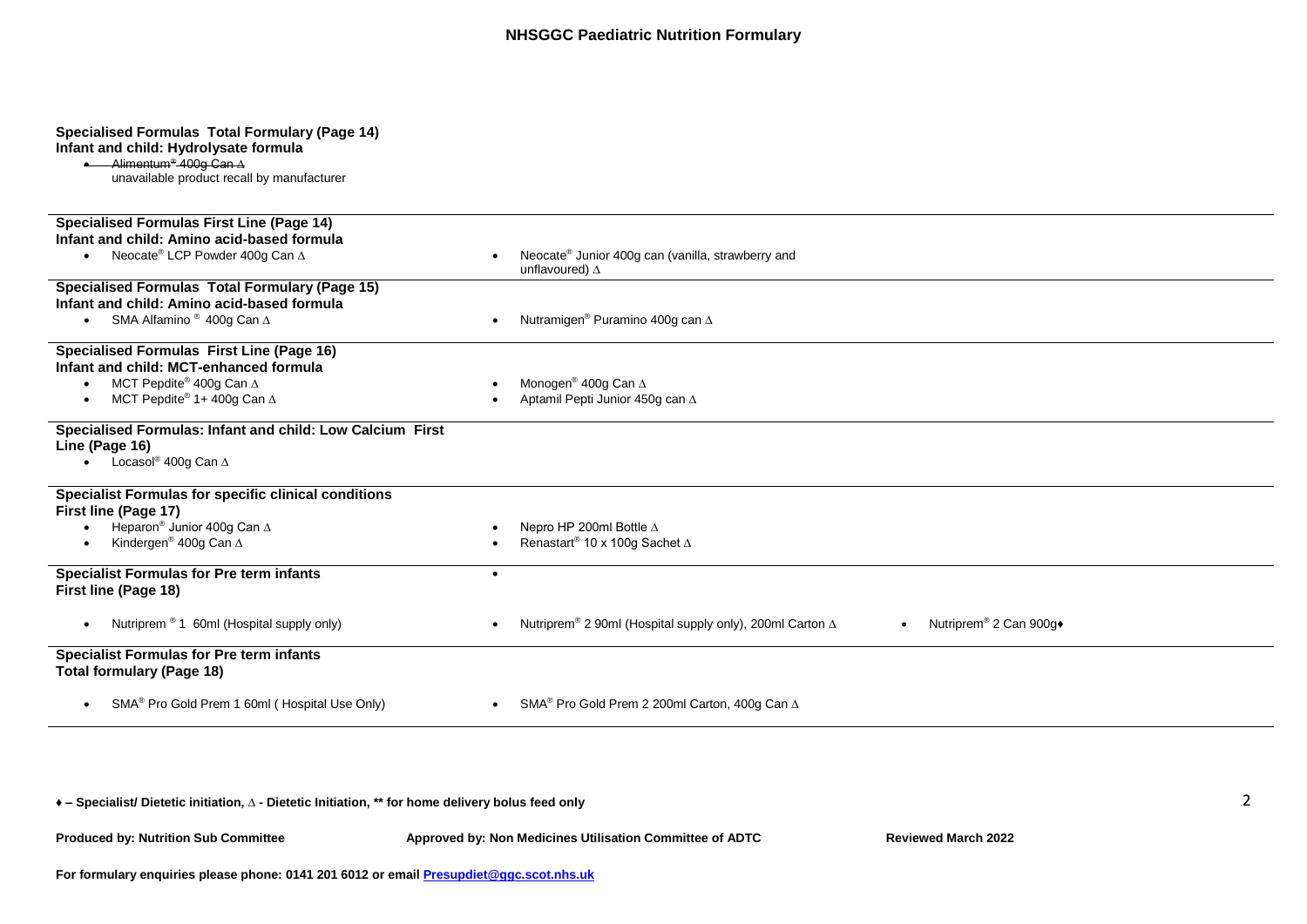#### **Enteral Feeds Infants First Line (Page 19)**

Infatrini® 125 ml, 200ml Bottle, 500ml pack **♦**

| <b>Enteral Feeds Infants Total formulary (Page 19)</b><br>Infatrini® Peptisorb 200ml Bottle<br>$\bullet$ | SMA <sup>®</sup> High Energy 250ml Carton ♦<br>$\bullet$          |
|----------------------------------------------------------------------------------------------------------|-------------------------------------------------------------------|
|                                                                                                          |                                                                   |
| Oral Rehydration Salts First Line (Page 19)                                                              |                                                                   |
| Electrolade <sup>®</sup> 4g sachet x 20 in a box<br>$\bullet$                                            | Dioralyte <sup>®</sup> 3.56g sachet x 20 in a box<br>$\bullet$    |
| Feed thickeners First Line (Page 20)<br>Carobel, Instant <sup>®</sup> 135g ♦<br>$\bullet$                | Nutilis <sup>®</sup> Clear 175g (for over 3 years) ♦<br>$\bullet$ |
| Feed thickeners Total formulary (Page 20)<br>Thick & Easy® 225g ♦<br>$\bullet$                           |                                                                   |
| <b>Vitamins First Line (Page 20)</b>                                                                     |                                                                   |
| Paediatric Seravit <sup>®</sup> 200g Tub ♦<br>$\bullet$                                                  |                                                                   |
| <b>Fibre Total Formulary (Page 20)</b>                                                                   |                                                                   |

Resource® Optifibre® Powder 10g sachet, 250g can♦

# **NHSGGC Infant and Paediatric Oral and Enteral Nutrition Formulary**

For those infants and children requiring prescription of specialist metabolic or low protein foods information on these can be found within the NHSGGC Metabolic Product Formulary

[http://www.ggcprescribing.org.uk/media/uploads/other\\_formularies/metabolic\\_product\\_formulary\\_final\\_211014.pdf](http://www.ggcprescribing.org.uk/media/uploads/other_formularies/metabolic_product_formulary_final_211014.pdf)

#### And the NHSGGC Low Protein Food formulary

[http://www.ggcprescribing.org.uk/media/uploads/other\\_formularies/low\\_protein\\_formulary\\_\\_final\\_21102014.pdf](http://www.ggcprescribing.org.uk/media/uploads/other_formularies/low_protein_formulary__final_21102014.pdf)

**♦ – Specialist/ Dietetic initiation, ∆ - Dietetic Initiation, \*\* for home delivery bolus feed only**

**Produced by: Nutrition Sub Committee Approved by: Non Medicines Utilisation Committee of ADTC Reviewed March 2022**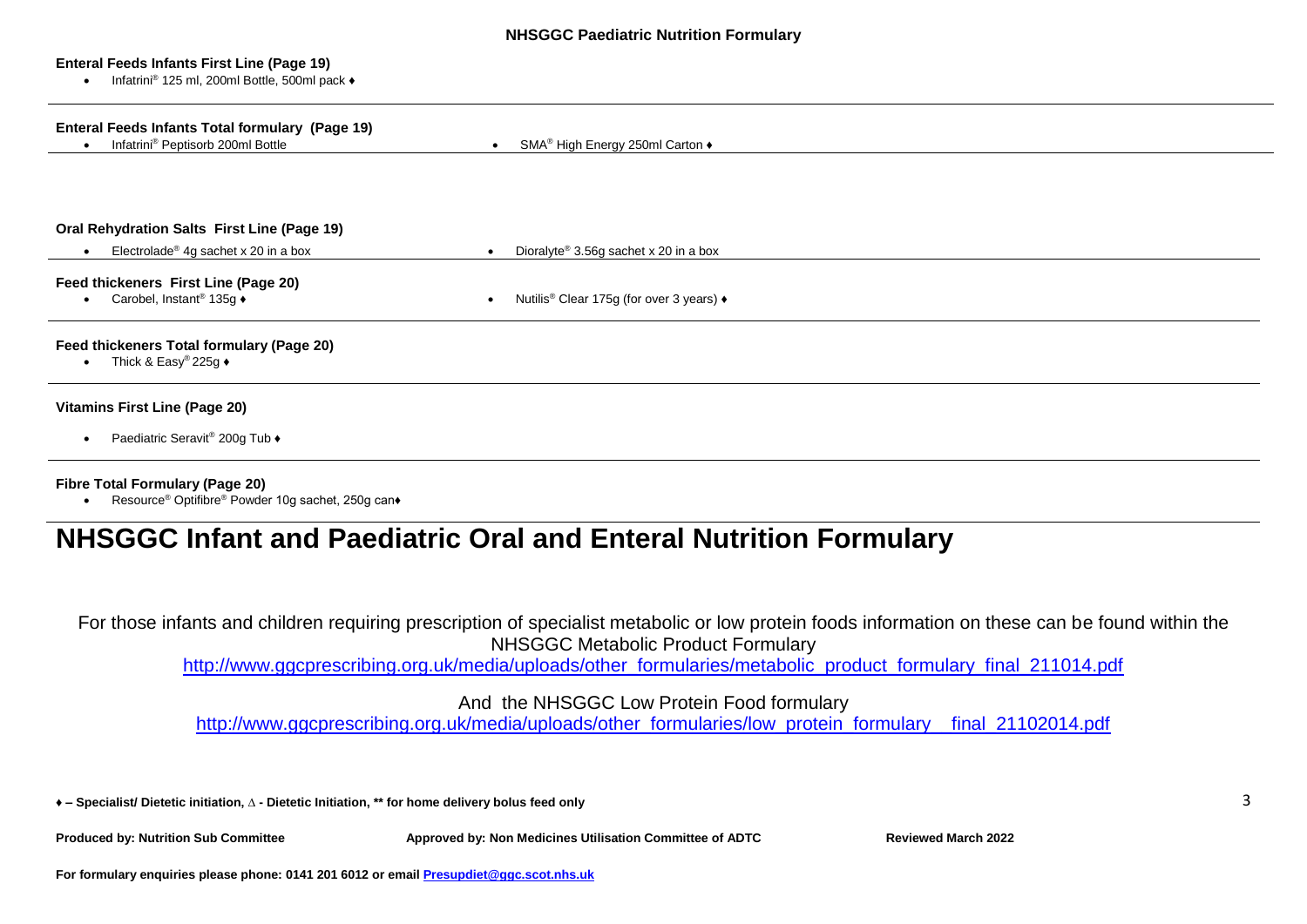# **Oral Nutritional supplements**

These products are usually recommended in addition to food. If a child requires these nutritional products they should have been assessed by a paediatric dietitian. The paediatric dietitian will advise the prescriber on the product name, formulation, dose and timings for the oral nutritional supplement. Expected duration of treatment and review plans should also be included.

# **ONS FIRST LINE**

**A2.2.1.2 Nutritional supplements: More than 1 kcal/mL and less than 5g protein/100mL Not suitable for use in child under 1 year**

# **Ensure® Shake (Abbott)**

Sachets: 7 × 57g. Banana, chocolate, strawberry, vanilla. 1 x 57g sachet = 389 Kcals made up with 200ml full fat milk – not suitable as a sole source of nutrition Limit to 1 sachet per day unless recommended otherwise by a dietitian Not suitable for use in children unless advised by a specialist paediatric dietitian

#### **A2.2.2.1 Nutritional supplements: 1.5kcal/ml and 5g (or more) protein/100ml Not suitable for use in child under 1 year; use with caution in child 1–5 years**

#### **Ensure® Plus Milkshake Style (Abbott)**

Bottle: 200ml. Banana, chocolate, coffee, fruits of the forest, peach, raspberry, strawberry, vanilla, neutral Gluten-free. Residual lactose

#### **A2.1.3.4 Enteral feeds, Child: 1.5 kcal/ml and more than 4g protein/100ml Not suitable for use in child under 1 year**

# **Paediasure® Plus (Abbott)**

Bottle: 200ml. Banana, strawberry, vanilla, unflavoured. Gluten-free. Residual lactose

**A2.2.1.2 Nutritional supplements: More than 1kcal/mL and less than 5g protein/100mL Not suitable for use in child under 1 year; use with caution in child 1–5 years unless otherwise stated**

# **Paediasure® Plus Juce (Abbott)**

Bottle: 200ml. Apple, very berry Gluten-free. Residual lactose. Non-milk taste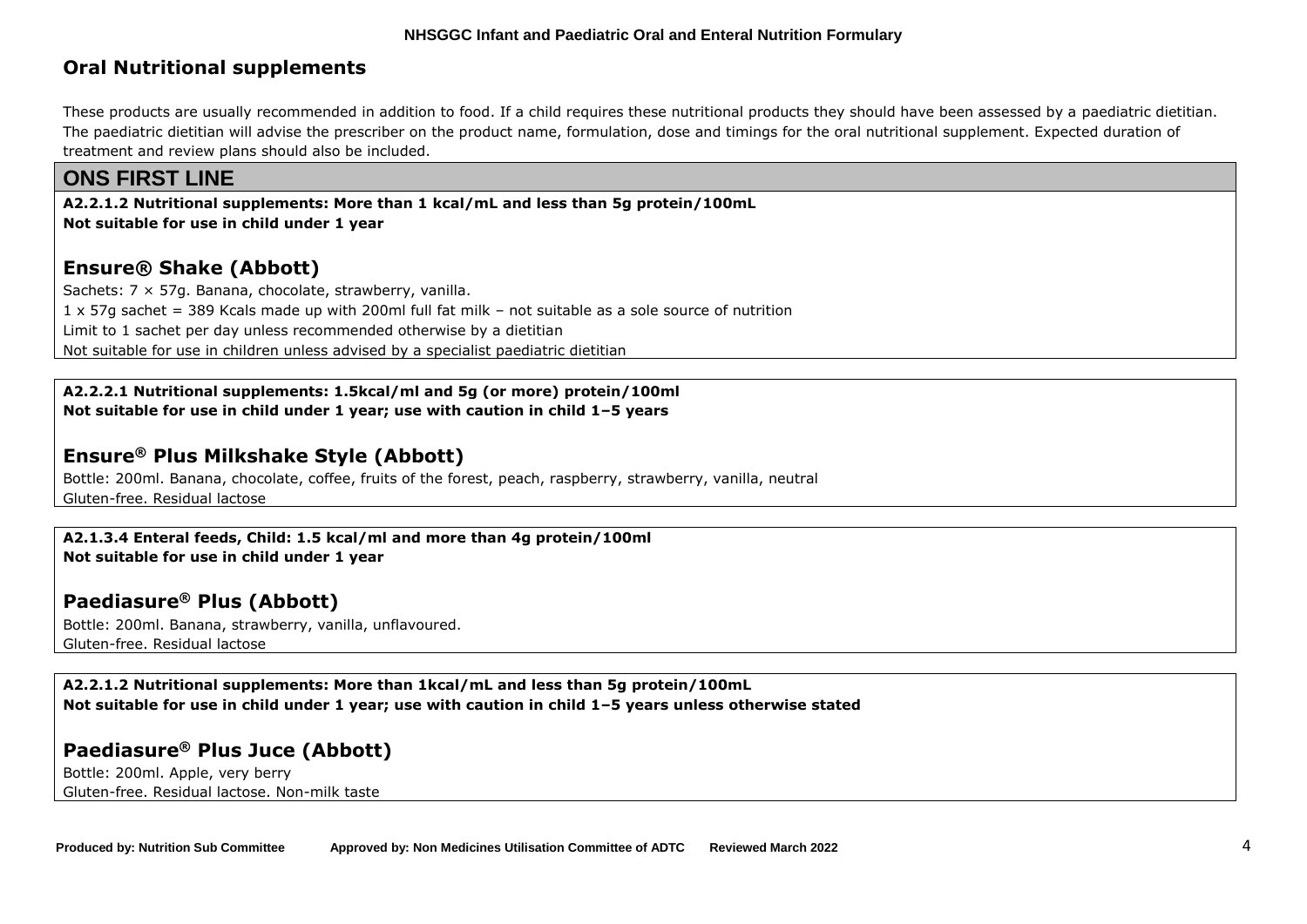# **ONS TOTAL FORMULARY**

**A2.2.1.2 Nutritional supplements: More than 1kcal/ml and less than 5g protein/100ml Not suitable for use in child under 1 year; use with caution in child 1–5 years**

# **Ensure® Plus Juce (Abbott)**

Bottle: 220ml. Apple, fruit punch, lemon-lime, orange, peach, strawberry Gluten-free. Residual lactose. Non-milk taste

**A2.2.2.1 Nutritional supplements: 1.5kcal/ml and 5g (or more) protein/100ml Not suitable for use in child under 1 year; use with caution in child 1–5 years**

### **Ensure® Plus Fibre (Abbott)**

Bottle: 200ml. Banana, chocolate, raspberry, strawberry, vanilla Gluten-free. Residual lactose

**A2.2.2.1 Nutritional supplements: 1.5kcal/ml and 5g (or more) protein/100ml Not suitable for use in child under 1 year; use with caution in child 1–5 years**

# **Ensure® Plus Yoghurt style (Abbott)**

Bottle: 220ml. Peach, strawberry Gluten-free. Residual lactose

**A2.2.2.1 Nutritional supplements: More than 1.5kcal/mL and 5g (or more) protein/100 mL Not suitable for use in child under 1 year; use with caution in child 1-5 years**

# **Ensure® Compact (Abbott)**

Bottle: 4 x 125mls, vanilla, strawberry, banana. Specialist/ dietetic initiation only ( 125mls = 300kcals) - a low volume high calorie supplement. Gluten Free. Residual lactose Not suitable for use in children unless advised by a specialist paediatric dietitian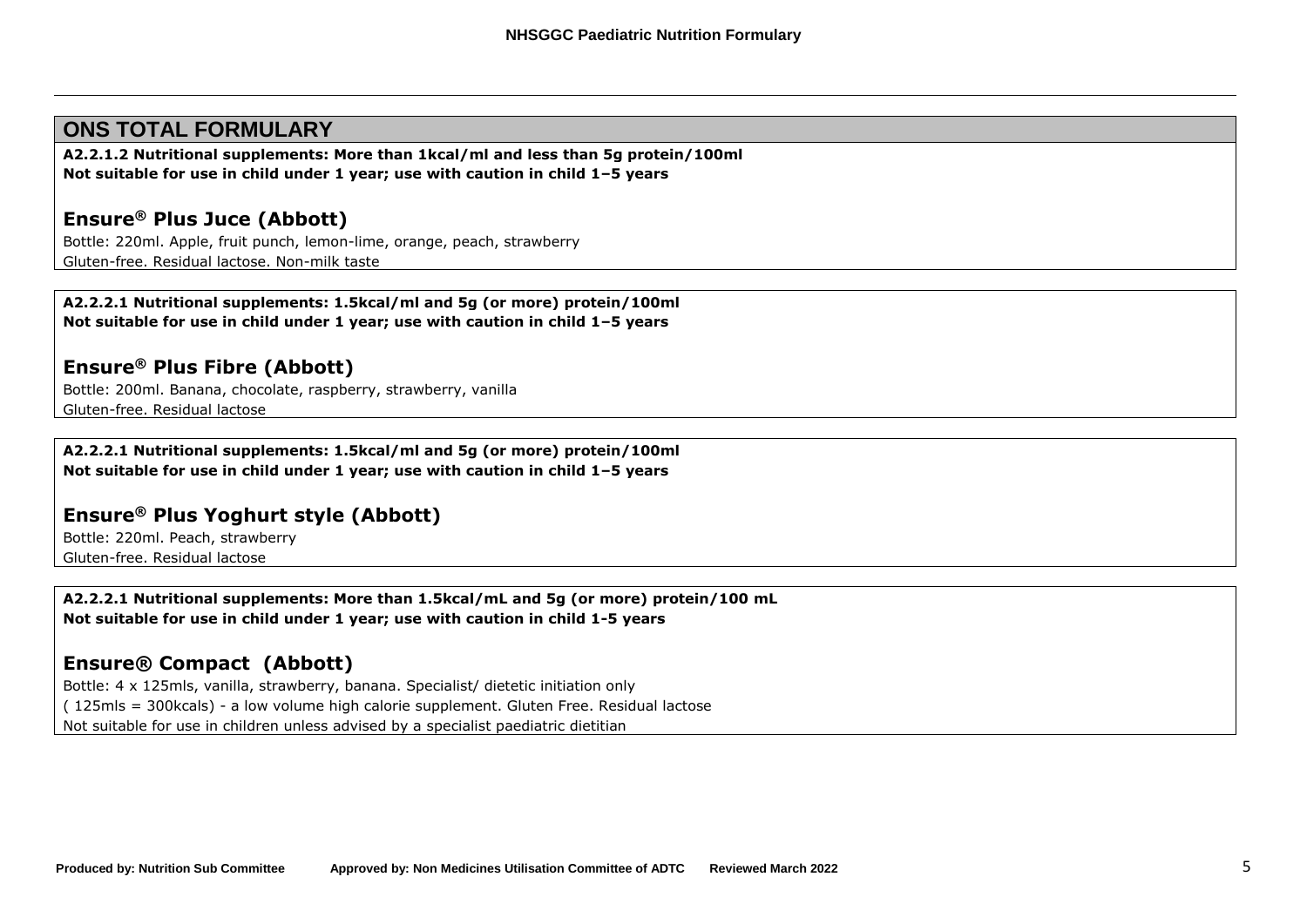**A2.2.2.3 Nutritional supplements: More than 1.5 kcal/ml and 5g (or more) protein/100ml Not suitable for use in child under 1 year; use with caution in child 1–5 years unless otherwise stated**

# **Fortisip® Compact (Nutricia)**

Bottle: 125ml. **Neutral flavour Only** Residual lactose

**A2.2.2.1 Nutritional supplements: 1.5kcal/ml and 5g (or more) protein/100ml Use with caution in child 3–5 years**

# **Fortisip® Bottle (Nutricia)**

Bottle: 200ml. Banana, chocolate, neutral, orange, strawberry, toffee, tropical fruits, vanilla Gluten-free. Residual lactose

**A2.2.2.3 Nutritional supplements: More than 1.5 kcal/ml and 5g (or more) protein/100ml Not suitable for use in child under 1 year; use with caution in child 1–5 years unless otherwise stated**

#### **Fortini Compact Multifibre (Nutricia)**

Bottle:125ml. Strawberry and Neutral Gluten Free. Residual lactose

**A2.1.3.4 Enteral feeds, Child: 1.5kcal/ml and more than 4g protein/100ml Not suitable for use in child under 1 year**

# **Paediasure® Plus Fibre (Abbott)**

Bottle: 200ml. Banana, strawberry, vanilla. Flexible pack: 500ml. Vanilla Gluten-free. Residual lactose

#### **A2.4.1.3 High-energy supplements: protein: Protein, fat, and carbohydrate**

#### **Enshake® Powder (Abbott)**

Sachet: 96.5g. Banana, chocolate, strawberry, vanilla Residual lactose. Contains vitamins and minerals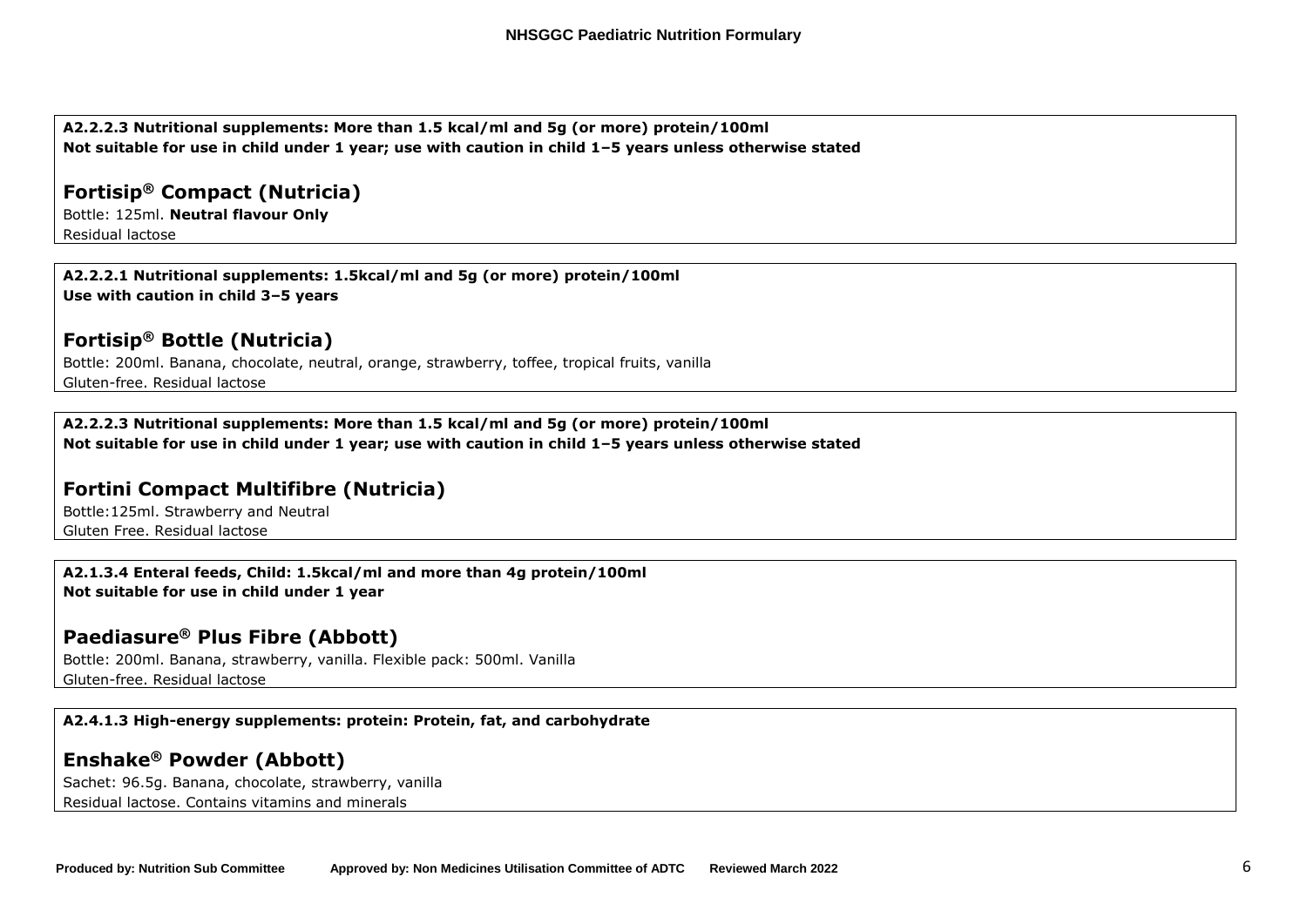# **ENTERAL FEEDS FIRST LINE**

**A2.1.3.2 Enteral feeds, Child: 1kcal/ml and less than 4g protein/100ml Not suitable for use in child under 1 year**

### **Nutrini® (Nutricia)**

Bottle: 200ml. Flexible pack: 500ml Gluten-free. Residual lactose

**A2.1.3.2 Enteral feeds, Child: 1kcal/ml and less than 4g protein/100ml Not suitable for use in child under 1 year**

#### **Nutrini® Multi Fibre (Nutricia)**

Bottle: 200ml. Flexible pack: 500ml Gluten-free. Residual lactose. Contains fish oil

**A2.1.3.4 Enteral feeds, Child: 1.5 kcal/ml and more than 4g protein/100ml Not suitable for use in child under 1 year**

# **Nutrini® Energy (Nutricia)**

Bottle: 200ml. Flexible pack: 500ml Gluten-free. Residual lactose. Contains fish oil

**A2.1.3.4 Enteral feeds, Child: 1.5kcal/ml and more than 4g protein/100ml Not suitable for use in child under 1 year**

# **Nutrini® Energy Multi Fibre (Nutricia)**

Bottle: 200ml. Flexible pack: 500ml Gluten-free. Residual lactose. Contains fish oil

**A2.1.3.1 Enteral feeds, Child: Less than 1kcal/ml and less than 4g protein/100ml**

# **Nutrini® Low Energy Multifibre (Nutricia)**

Bottle: 200ml. Flexible pack: 500ml Gluten-free. Residual lactose. Contains fish oil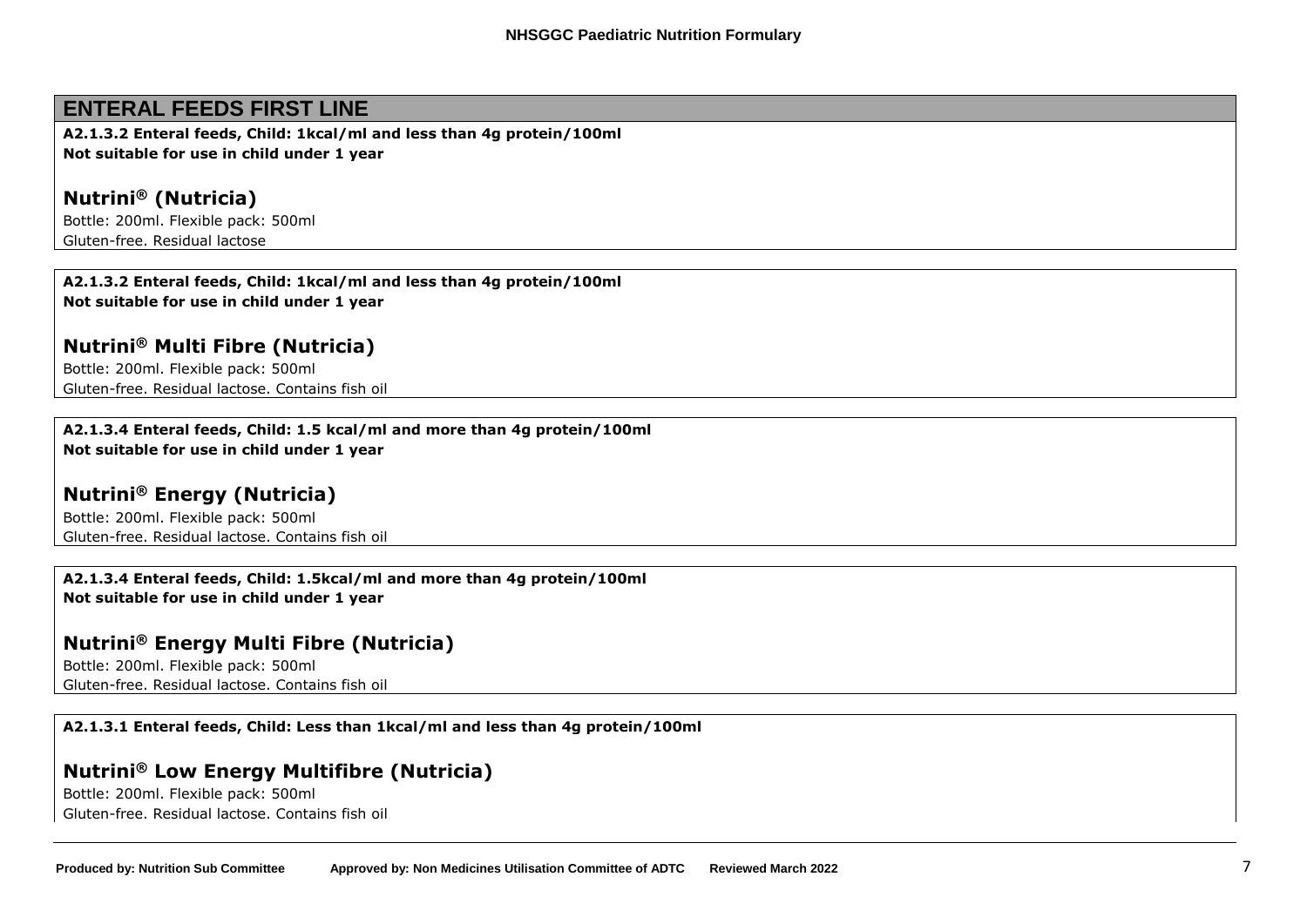**A2.1.3.2 Enteral feeds, Child: 1kcal/ml and less than 4g protein/100ml Not suitable for use in child under 1 year**

# **Nutrini® Peptisorb (Nutricia)**

Flexible pack: 500ml Gluten-free. Residual lactose

**A2.1.3.4 Enteral feeds, Child: 1.5kcal/ml and more than 4g protein/100ml Not suitable for use in child under 1 year**

#### **Nutrini® Peptisorb Energy (Nutricia)**

Flexible pack: 500ml Gluten-free. Residual lactose

**A2.1.3.2 Enteral feeds, Child: 1kcal/ml and less than 4g protein/100ml**

# **Tentrini® (Nutricia)**

Flexible pack: 500ml Gluten-free. Residual lactose. Contains fish oil

#### **A2.1.3.2 Enteral feeds, Child: 1kcal/ml and less than 4g protein/100ml**

#### **Tentrini® Multi Fibre (Nutricia)**

Flexible pack: 500ml Gluten-free. Residual lactose. Contains fish oil

**A2.1.3.4 Enteral feeds, Child: 1.5 kcal/ml and more than 4g protein/100ml**

# **Tentrini® Energy (Nutricia)**

Flexible pack: 500ml Gluten-free. Residual lactose. Contains fish oil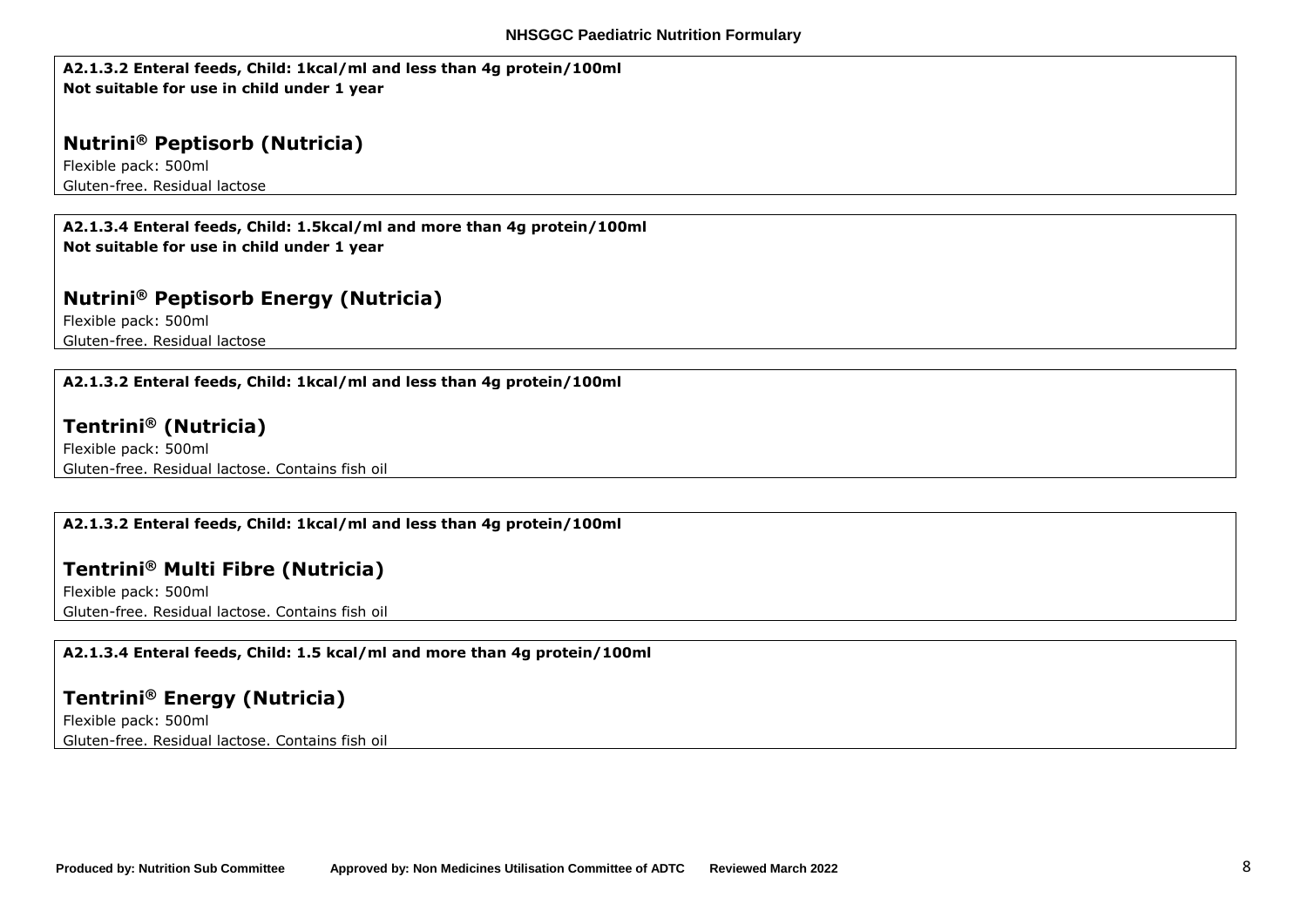**A2.1.3.4 Enteral feeds, Child: 1.5 kcal/ml and more than 4g protein/100ml**

# **Tentrini® Energy Multi Fibre (Nutricia)**

Flexible pack: 500ml Gluten-free. Residual lactose. Contains fish oil

#### **A2.1.1.1 Enteral feeds: 1kcal/ml and less than 5g protein/100ml Not suitable for use in child under 1 year; not recommended for child 1–6 years**

#### **Nutrison® (Nutricia Clinical)**

Bottle: 500ml. Flexible pack: 500ml Gluten-free. Residual lactose

**A2.1.1.1 Enteral feeds: 1kcal/ml and less than 5g protein/100ml Not suitable for use in child under 1 year; not recommended for child 1–6 years**

### **Nutrison® Multi Fibre (Nutricia)**

Bottle: 500ml. Flexible pack: 500ml Gluten-free. Residual lactose

**A2.1.2.1 Enteral feeds: 1.5kcal/ml and 5g (or more protein/100ml Not suitable for use in child under 1 year; not recommended for child 1–6 years**

# **Nutrison® Energy (Nutricia)**

Bottle: 500ml. Flexible pack: 500ml Gluten-free. Residual lactose

**A2.1.2.1 Enteral feeds: 1.5kcal/ml and 5g (or more) protein/100ml Not suitable for use in child under 1 year; not recommended for child 1–6 years**

### **Nutrison® Energy Multi Fibre (Nutricia)**

Bottle: 500ml. Flexible pack: 500ml Gluten-free. Residual lactose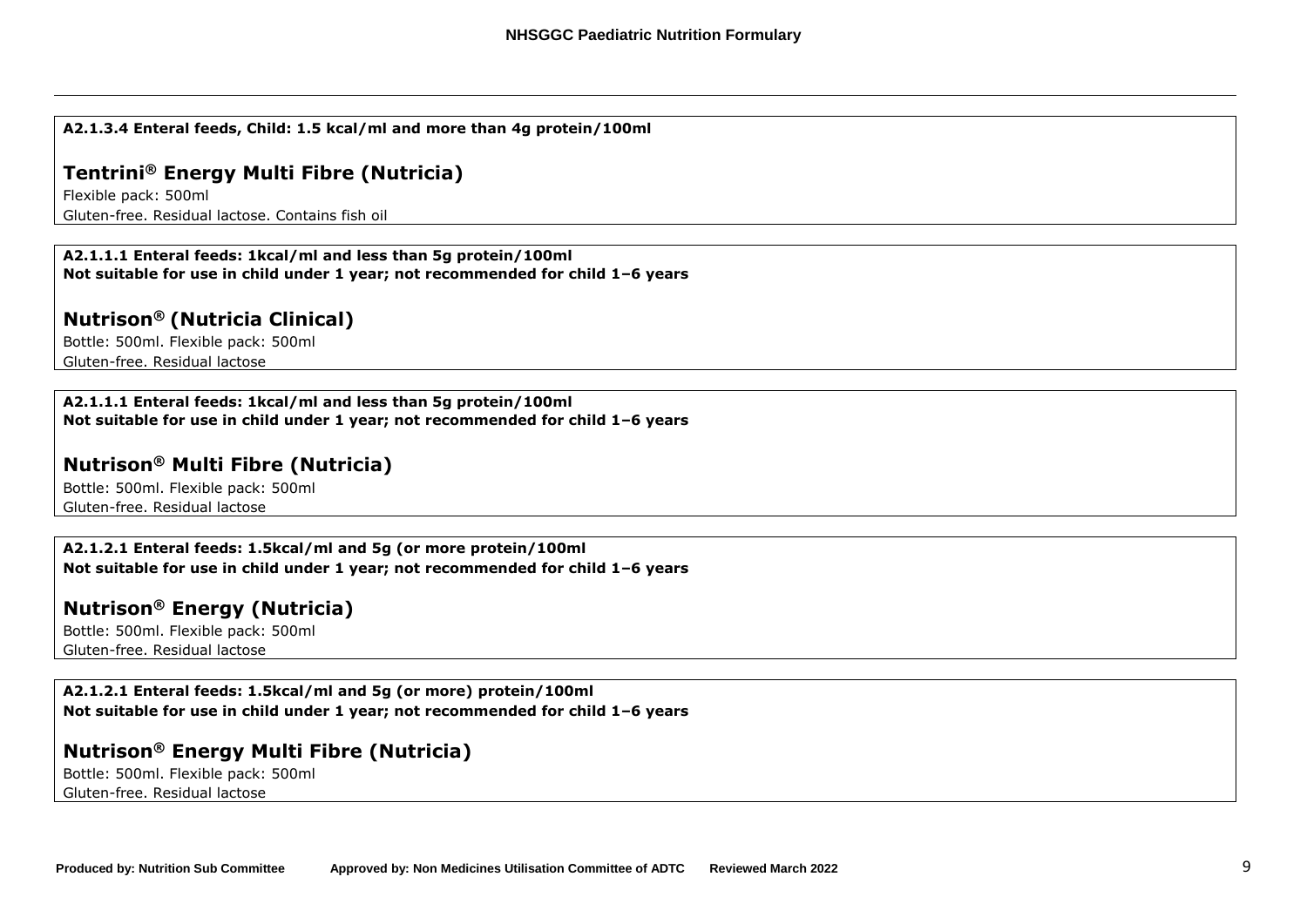**A2.1.1.1 Enteral feeds: 1 kcal/ml and less than 5g protein/100ml Not suitable for use in child under 1 year unless otherwise stated; not recommended for child 1–6 years**

#### **Nutrison® Peptisorb (Nutricia)**

Bottle: 500ml. Flexible pack: 500ml Gluten-free. Residual lactose

**A2.1.1.1 Enteral feeds: 1 kcal/ml and less than 5g protein/100ml> Soya protein formula Not suitable for use in child under 1 year. Not recommended for child 1-6 years**

### **Nutrison® Soya (Nutricia)**

Bottle: 500ml. Flexible pack 500ml Gluten-free. Residual lactose. Milk protein-free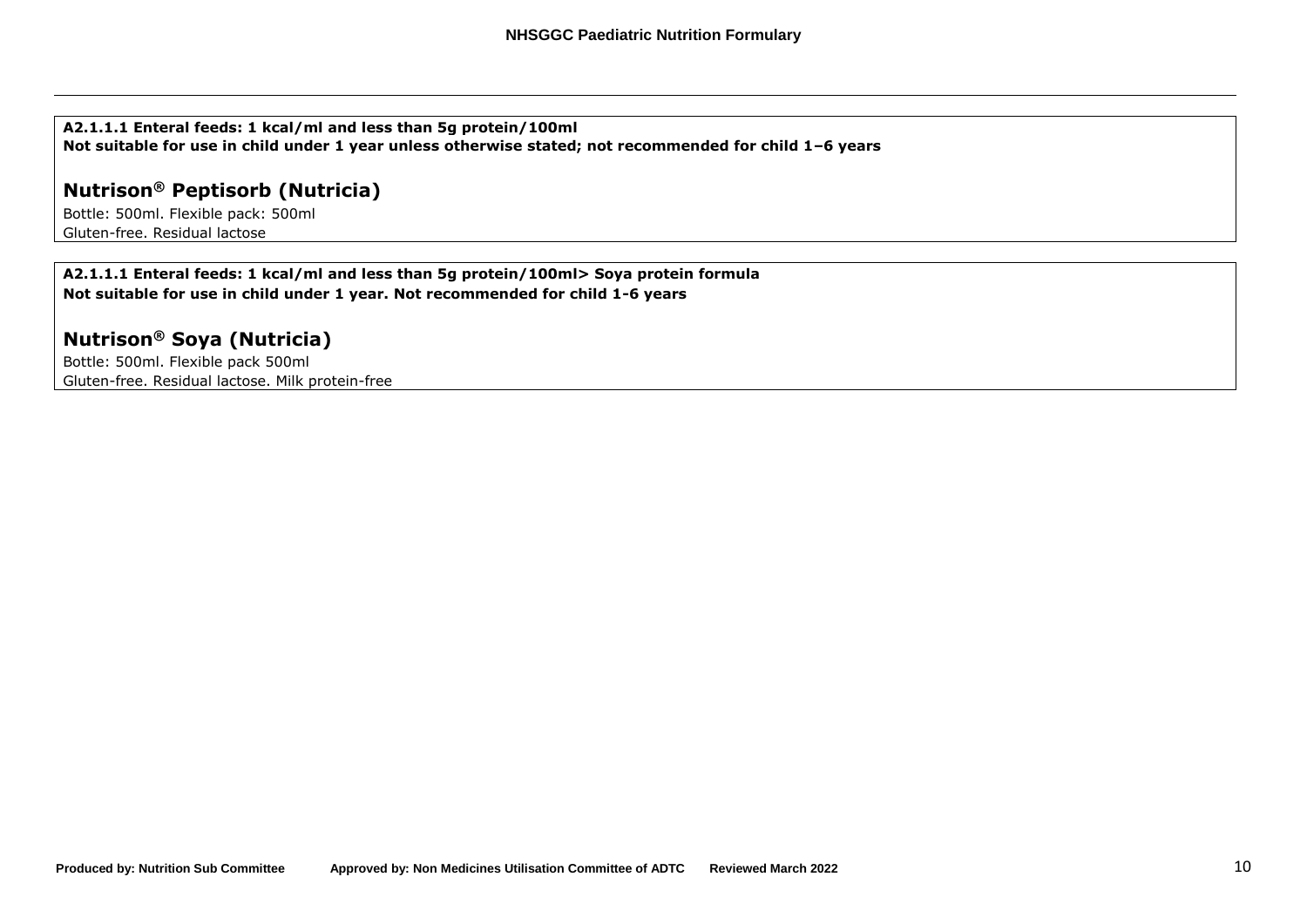# **ENTERAL FEEDS TOTAL FORMULARY**

**A2.1.1.2 Enteral feeds: Less than 1 kcal/ml and less than 5g protein/100ml: Amino acid formula (essential and non-essential amino acids) Not suitable for use in child under 1 year unless otherwise stated; not recommended for child 1–6 years**

# **Elemental 028® Extra (Nutricia)**

Liquid (sip feed) per 100ml Carton: 250ml. Grapefruit, orange and pineapple, summer fruits

Standard dilution (20 %) of powder (sip or tube feed) per 100ml Sachet: 100g. Banana, citrus, orange, unflavoured

**A2.1.3.2 Enteral feeds, Child: 1kcal/ml and less than 4g protein/100ml Not suitable for use in child under 1 year**

# **Peptamen® Junior (Nestlé)**

Liquid (tube feed) Flexible pack: 500ml Gluten-free. Residual lactose. Hydrolysed with pork trypsin

Standard dilution (22%) of powder (sip or tube feed) Can: 400g. Vanilla Gluten-free. Residual lactose. Hydrolysed with bacterial trypsin

**A2.1.3.4 Enteral feeds, Child: 1.5kcal/ml and more than 4g protein/100ml Not suitable for use in child under 1 year**

# **Peptamen® Junior Advance (Nestlé)**

Flexible pack: 500ml Gluten-free. Residual lactose. Hydrolysed with pork trypsin. Contains fish oil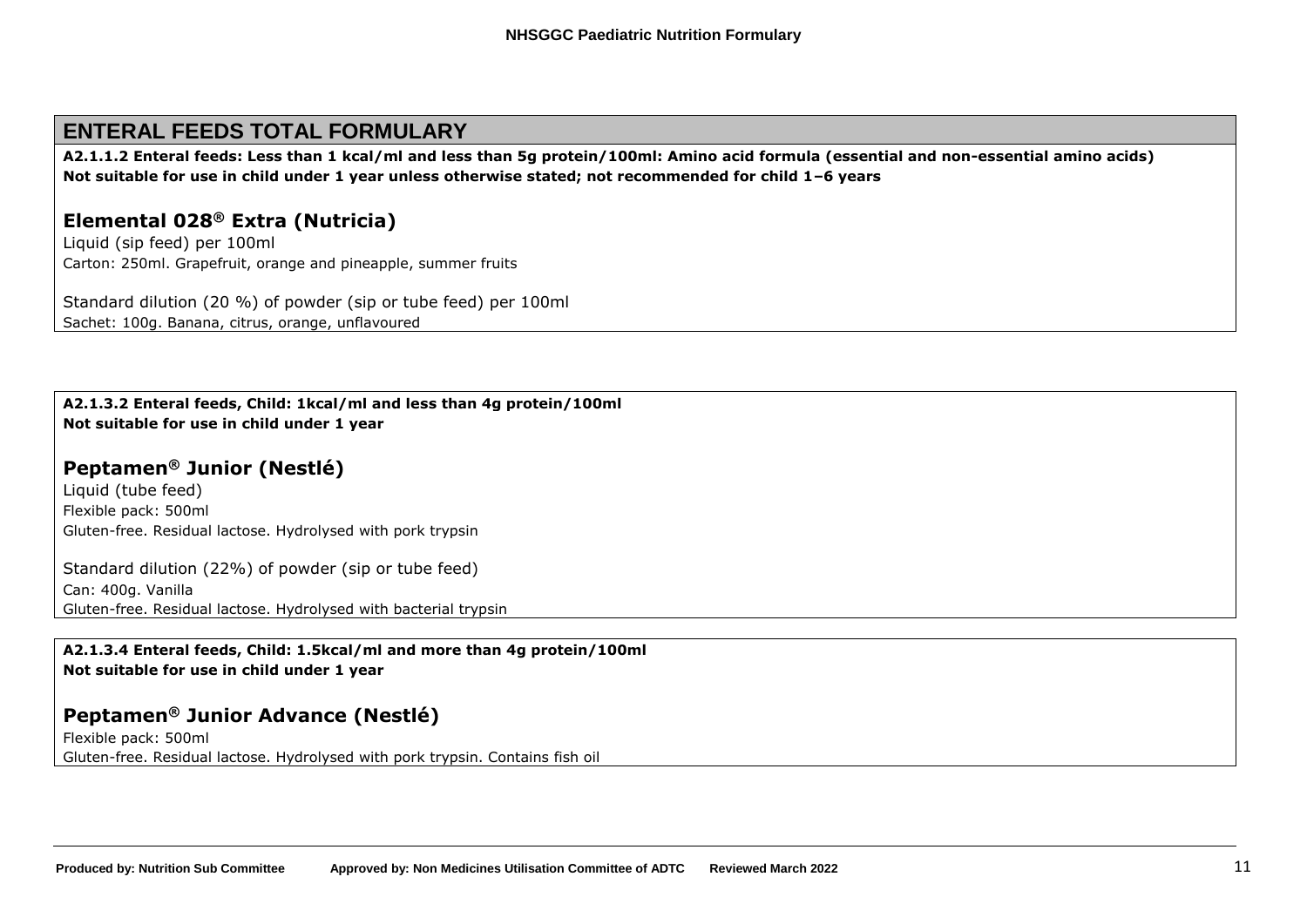# **MODULAR SUPPLEMENTS FIRST LINE**

**A2.4.1.2 High-energy supplements: Fat and Carbohydrate**

# **Duocal® Super Soluble (Nutricia)**

Can: 400g Gluten-free. Lactose-free

**A2.4.1.2 High-energy supplements: fat: fat and carbohydrate Liquid supplements should be diluted before use in child under 5 years**

# **Energivit® (Nutricia)**

Can: 400g, (5g measuring scoop provided) Lactose-free. With vitamins, minerals, and trace elements

#### **A2.4.1.2 High-energy supplements: fat Liquid supplements should be diluted before use in child under 5 years**

#### **Liquigen® (Nutricia)**

Bottle: 250ml Gluten-free. Lactose-free

#### **A2.4.1.1 High-energy supplements: carbohydrate**

# **Maxijul® Super Soluble (Nutricia)**

Sachets: 4 × 132 g. Can: 200g. Unflavoured Gluten-free. Lactose-free

#### **A2.4.1.2 High-energy supplements: fat**

**Liquid supplements should be diluted before use in child under 5 years**

# **Medium-chain Triglyceride (MCT) Oil (Nutricia Clinical)**

Bottle: 500ml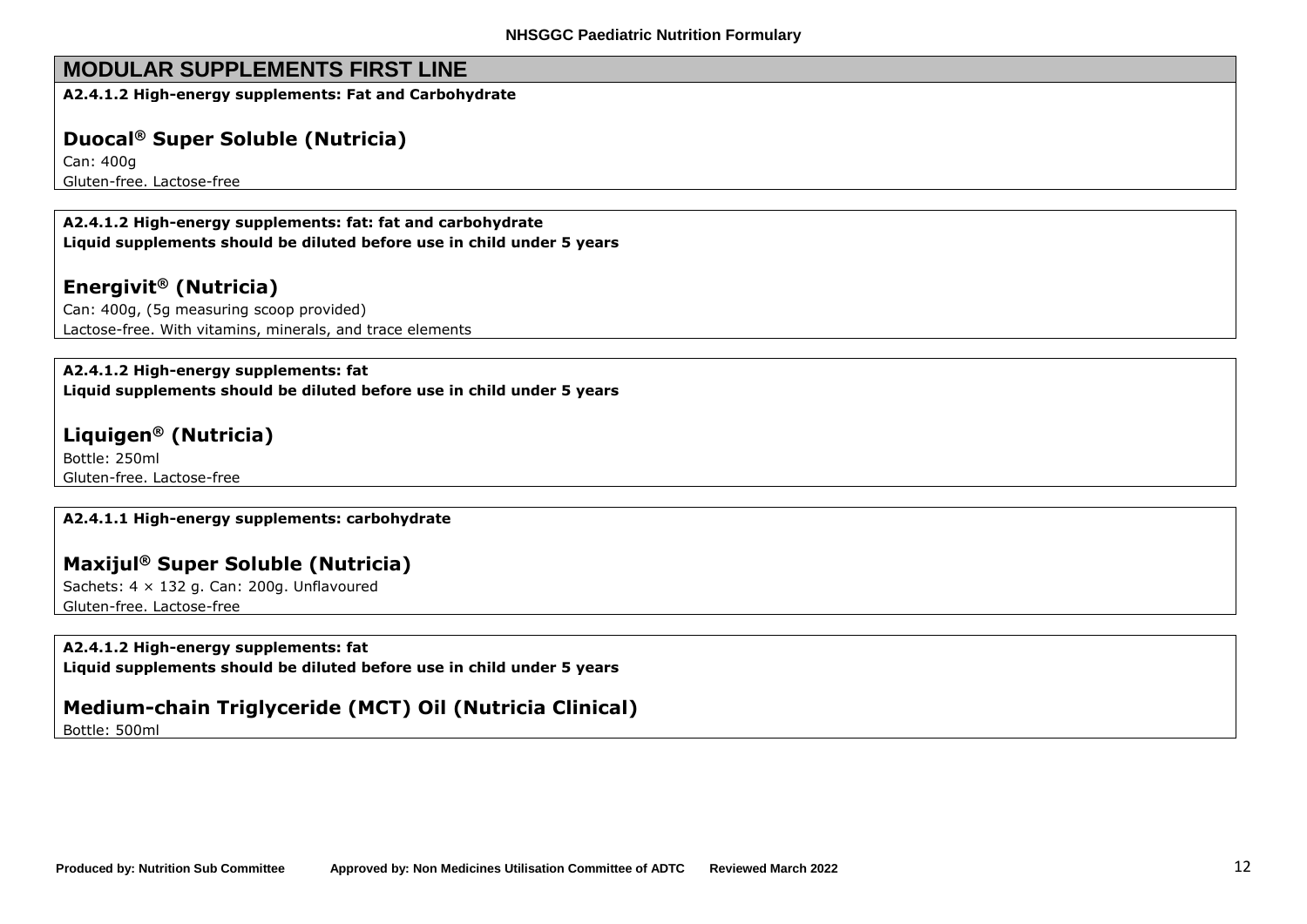**A2.4.1.2 High-energy supplements: fat Liquid supplements should be diluted before use in child under 5 years**

**Calogen® (Nutricia)**  Bottle: 200ml. Banana, neutral, strawberry Gluten-free. Lactose-free

**A2.4.1.1 High-energy supplements: carbohydrate Flavoured carbohydrate supplements are not suitable for child under 1 year; liquid supplements should be diluted before use in child under 5 years**

#### **Polycal® Powder (Nutricia)**

Powder: Can. 400g. Neutral Gluten-free. Lactose-free

**A2.3.1 Specialised formulas: Infant and child: Amino acid-based formula Not suitable for child under 6 months - this product is used when weaning as is mixed with food stuff. Not suitable as sole source of nutrition**

**Neocate® Spoon (Nutricia)**

Sachet: 15 × 37g Milk protein-free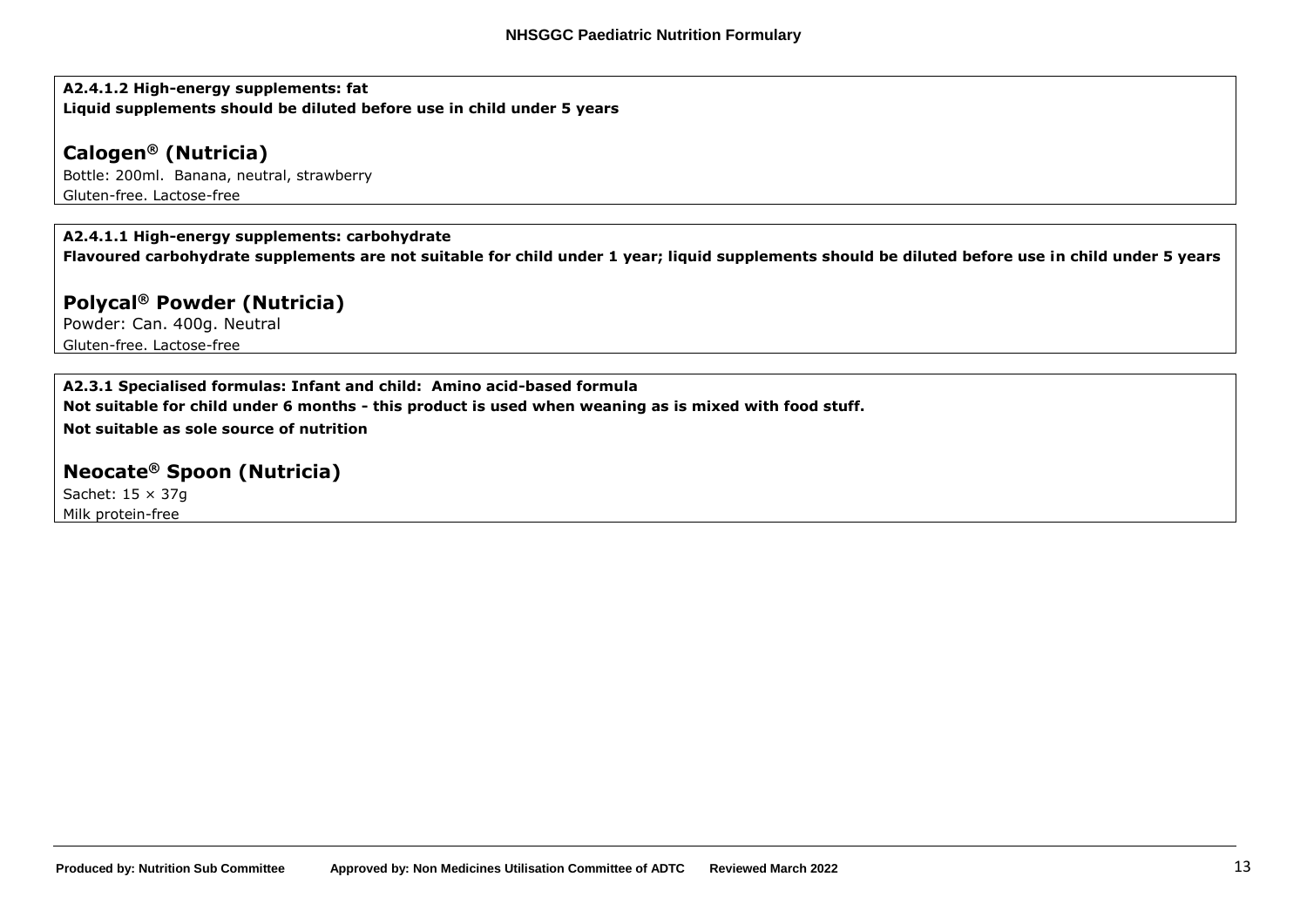# **SPECIALIST FORMULAS: INFANT & CHILD : HYDROLYSATE FORMULA FIRST LINE**

**A2.3.1 Specialised formulas: Infant and child: Hydrolysate formula. Whey based. Suitable for infants from birth**

# **Aptamil Pepti® 1 (Allergy) (Milupa)**

Can: 400g, 800g Contains Lactose and fish oil Powder provides: protein 11.6g, carbohydrate 52g, fat 25.6g, energy 2025kJ (484kcal)/100g

# **SPECIALIST FORMULAS: INFANT & CHILD : HYDROLYSATE FORMULA TOTAL FORMULARY**

**A2.3.1 Specialised formulas: Infant and child: Hydrolysate formula Suitable for infants from birth**

### **Alimentum® (Abbott) Not available product safety recall**

Can: 400g Powder provides: protein 14.4g, carbohydrate 51.4g, fat 29.1g, energy 2196kJ (525kcal)/100g

# **SPECIALIST FORMULAS: INFANT & CHILD : AMINO ACID - BASED FORMULA FIRST LINE**

**A2.3.1 Specialised formulas: Infant and child: Amino acid-based formula Suitable for infants from birth**

# **Neocate® LCP Powder (Nutricia)**

400g can Milk protein-free

**A2.3.1 Specialised formulas: Infant and child: Amino acid-based formula Suitable for infants from 1year old** 

# **Neocate® Junior (Nutricia)**

400g can. Vanilla,Strawberry and Unflavoured Milk protein-free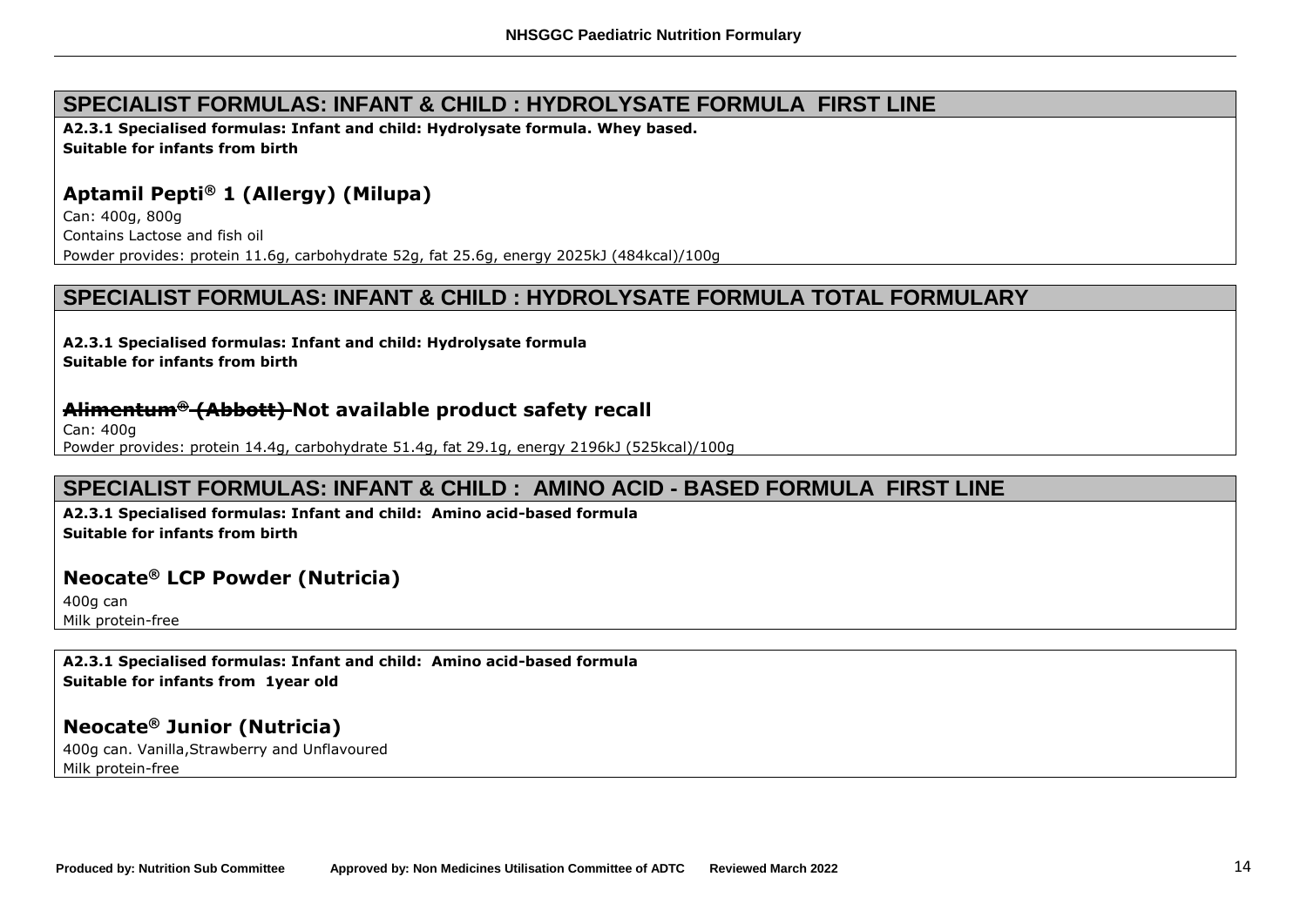# **SPECIALIST FORMULAS: INFANT & CHILD : AMINO ACID - BASED FORMULA TOTAL FORMULARY**

**A2.3.1 Specialised formulas: Infant and child: Amino acid-based formula Nutritional supplement only. Not suitable for child under 1 year**

# **SMA Alfamino® (Nestlé)**

400g can Gluten-free. Lactose-free.

**A2.3.1 Specialised formulas: Infant and child: Amino acid-based formula Nutritional supplement only. Not suitable for child under 1 year**

#### **Nutramigen® Puramino (Mead Johnson)**

400g can Gluten-free. Lactose-free.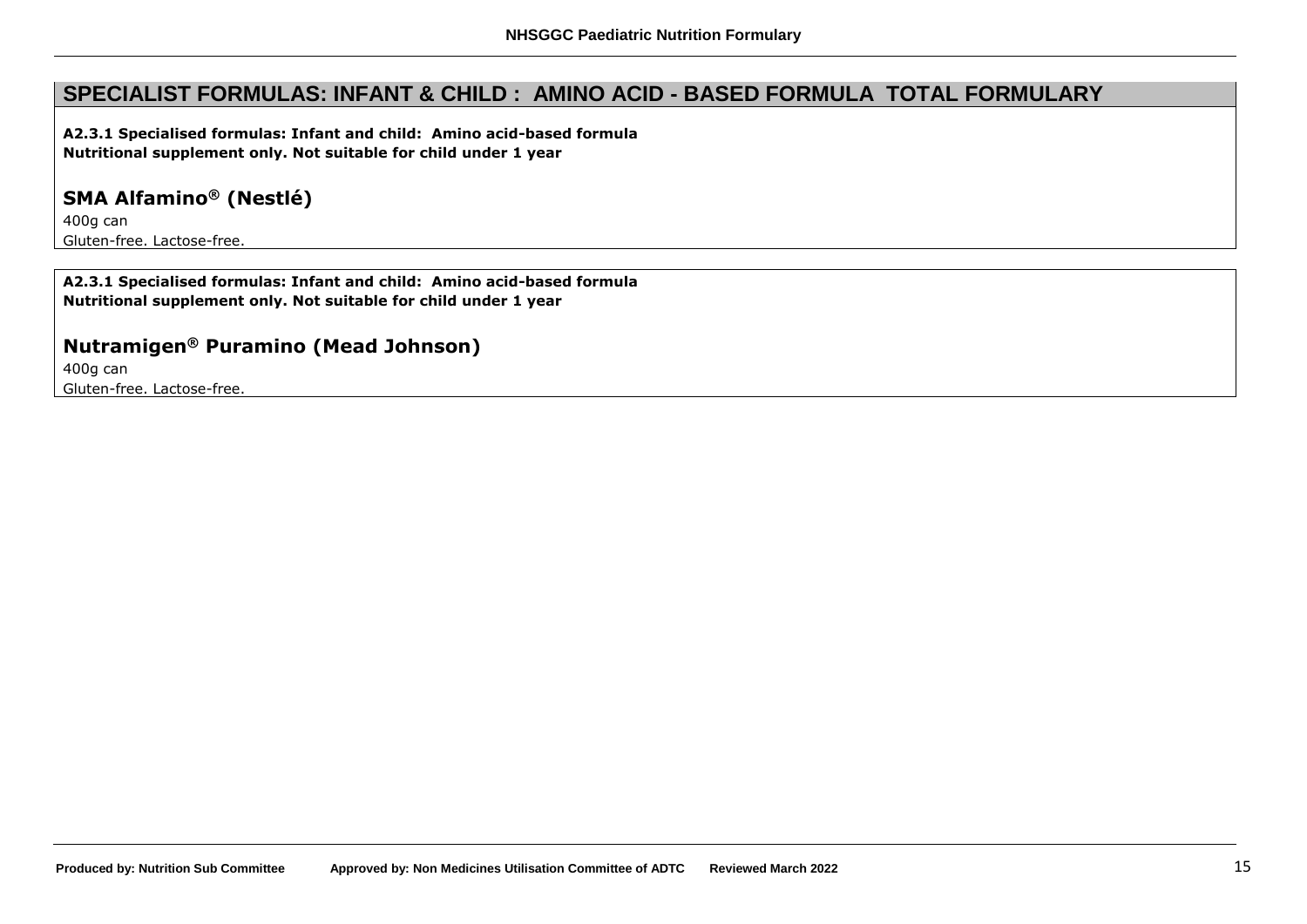# **SPECIALIST FORMULAS: INFANT & CHILD : MCT- ENHANCED FORMULA FIRST LINE**

**A2.3.1 Specialised formulas: Infant and child: MCT-enhanced formula Suitable for infants from birth**

# **MCT Pepdite® (Nutricia)**

Can: 400g Gluten-free. Lactose-free. Contains meat (pork) and soya derivatives

**A2.3.1 Specialised formulas: Infant and child: MCT-enhanced formula**

# **MCT Pepdite® +1 (Nutricia)**

Can: 400g Gluten-free. Lactose-free. Contains meat (pork) and soya derivatives

**A2.3.1 Specialised formulas: Infant and child: MCT-enhanced formula**

# **Monogen (Nutricia)**

Can: 400g Residual lactose. Supplementation with essential fatty acids may be needed

#### **A2.3.1 Specialised formulas: Infant and child: MCT-enhanced formula. Suitable for infants from birth**

For the dietary management of malabsorption resulting from conditions such as short bowel syndrome, following gastrointestinal surgery, liver disease, chronic diarrhoea and feed intolerance.

Aptamil Pepti-Junior is not suitable for infants with galactosaemia, galactokinase definciency or anaphylaxis.

# **Aptamil PeptiJunior® (Nutricia)**

Can: 450g Residual lactose. Contains fish oil.

# **SPECIALIST FORMULAS: INFANT & CHILD : LOW CALCIUM FORMULA FIRST LINE**

**A2.3.1 Specialised formulas: Infant and child: Low calcium formula Suitable for infants from birth**

# **Locasol® (Nutricia)**

Can: 400g Contains lactose. Calcium less than 7 mg/100ml. No added vitamin D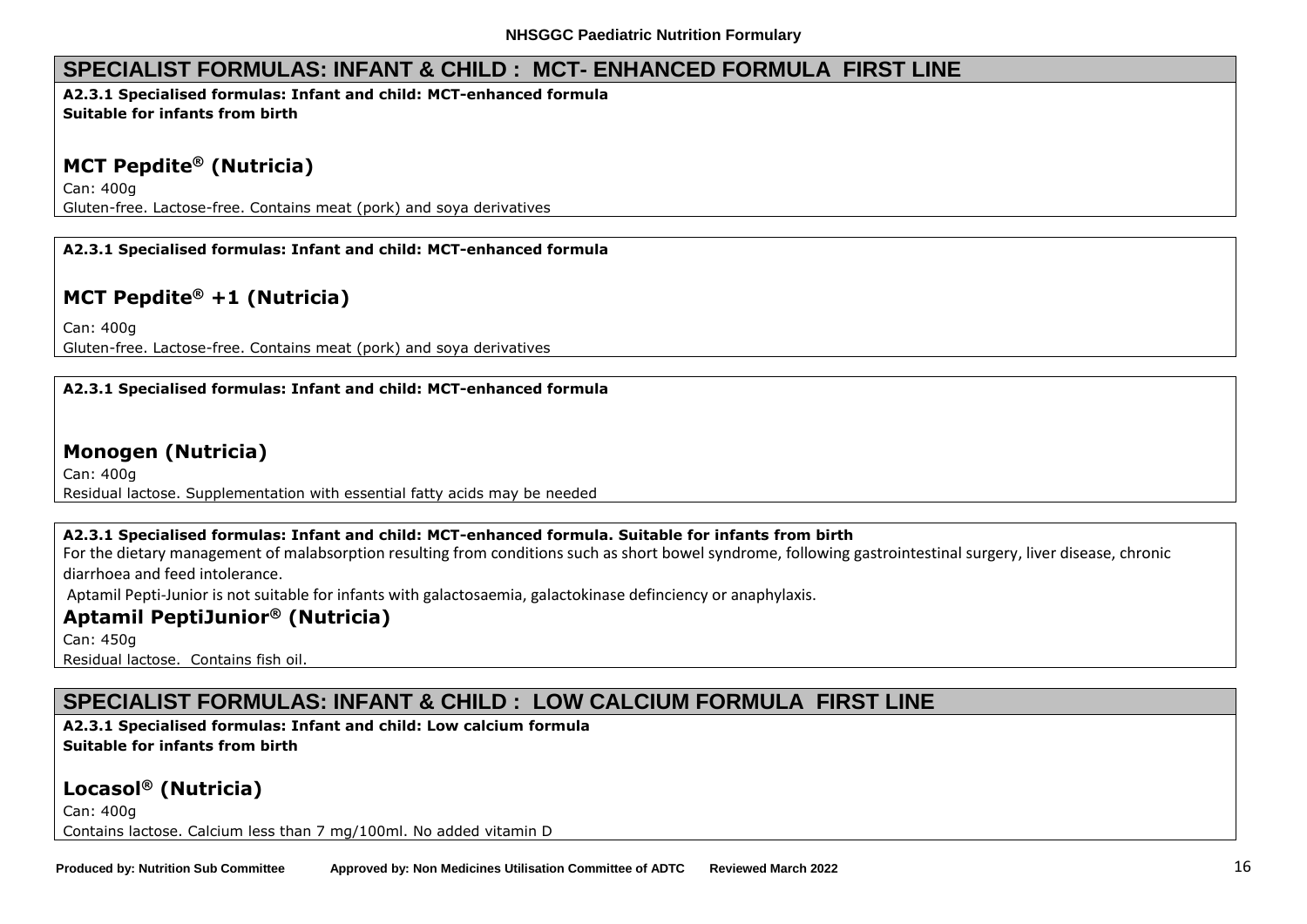# **SPECIALIST FORMULAS FOR SPECIFIC CLINICAL CONDITIONS : FIRST LINE**

#### **A2.3.2 Specialised formulas for specific clinical conditions**

Enteral feed or nutritional supplement for children with acute or chronic liver failure

#### **Heparon® Junior (Nutricia)**

Can: 400g

Contains lactose. Electrolytes/100ml: Na+ 0.56mmol.  $K^+$  1.9mmol. Ca<sup>2+</sup> 2.3mmol. P+ 1.6mmol

#### **A2.3.2 Specialised formulas for specific clinical conditions**

Enteral feed or nutritional supplement for children with chronic renal failure receiving peritoneal rapid overnight dialysis

# **Kindergen® (Nutricia)**

Tub: 400g Electrolytes/100ml: Na<sup>+</sup> 2mmol. K<sup>+</sup> 0.6mmol. Ca<sup>2+</sup> 2.8mmol. P<sup>+</sup> 3mmol. Low Vitamin A

#### **A2.3.2 Specialised formulas for specific clinical conditions**

Enteral feed or nutritional supplement for patient with chronic renal failure who are on haemodialysis or CAPD or with cirrhosis or other condition requiring a high energy, low fluid, low electrolyte diet.

Not suitable for children under 1 year use with caution in child 1-5 years.

#### **Nepro® HP(Abbott)**

Carton: 200ml. Strawberry, vanilla. Flexible pack: 500ml. Vanilla Gluten-free. Residual lactose. Electrolytes/100ml: Na+ 3.67mmol. K+ 2.72mmol. Ca<sup>2+</sup> 3.43mmol. P+ 2.23mmol

#### **A2.3.2 Specialised formulas for specific clinical conditions**

Dietary management of renal failure in child from birth to 10 years

#### **Renastart® (Vitaflo)**

Can: 400g. Unflavoured Contains lactose. Electrolytes/100ml: Na<sup>+</sup> 2.1mmol. K<sup>+</sup>0.6 mmol. Ca2+0.6 mmol. P<sup>+</sup> 0.6mmol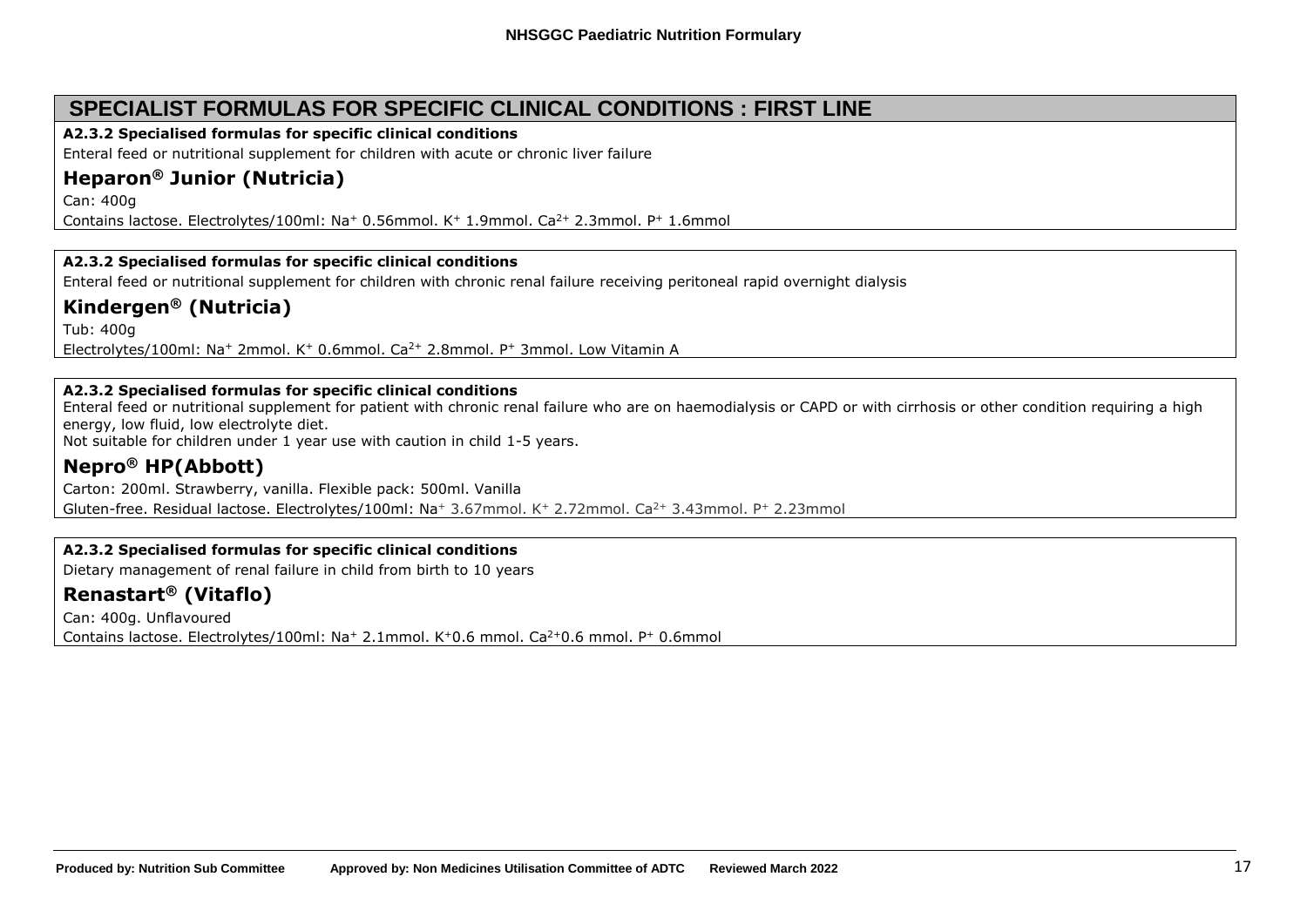# **SPECIALIST FORMULA FOR PRE TERM INFANTS: FIRST LINE**

**A2.1.3.1 Enteral feeds, Child: Less than 1kcal/ml and less than 4g protein/100ml Low birth weight formula**

# **Nutriprem® 1 (Cow & Gate)**

Bottle: 60ml. Hospital supply only Contains soya, fish oil and egg lipid

**A2.1.3.1 Enteral feeds, Child: Less than 1kcal/ml and less than 4g protein/100ml Catch up growth in pre-term infants (less than 35 weeks at birth) and small for gestational age up to 6 months corrected age.**

### **Nutriprem® 2 (Cow & Gate)**

Liquid (sip feed) Bottle: 90ml (hospital supply only, not ACBS listed) 200ml Contains soya, fish oil and egg lipid

Standard dilution (15.3%) of powder (sip feed) Can: 900g Contains soya, fish oil and egg lipid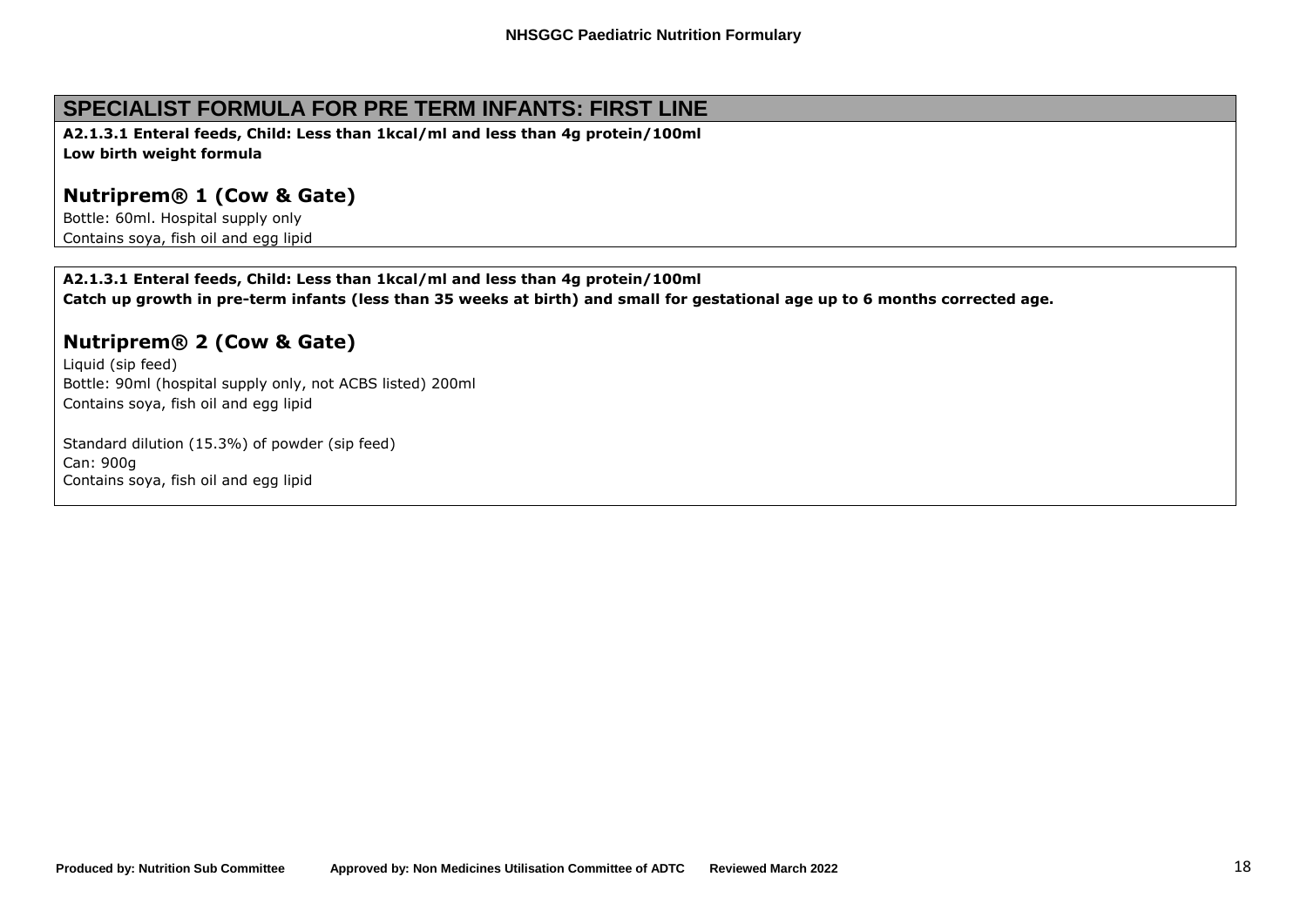# **SPECIALIST FORMULA FOR PRE TERM INFANTS: TOTAL FORMULARY**

**A2.1.3.1 Enteral feeds, Child: Less than 1kcal/ml and less than 4g protein/100ml Low birth weight formula**

# **SMA® Pro Gold Prem 1 (Nestlé)**

Bottle: 70ml. Hospital supply only Contains lactose

**A2.1.3.1 Enteral feeds, Child: Less than 1kcal/ml and less than 4g protein/100ml Catch up in pre-term and small for gestational age infants on discharge from hospital up to 6 months corrected age.**

# **SMA® Pro Gold Prem 2 (Nestlé)**

Liquid (sip feed) Bottle: 200ml Contain lactose Standard dilution (14.4 %) of powder (sip feed) Can: 400g Contains lactose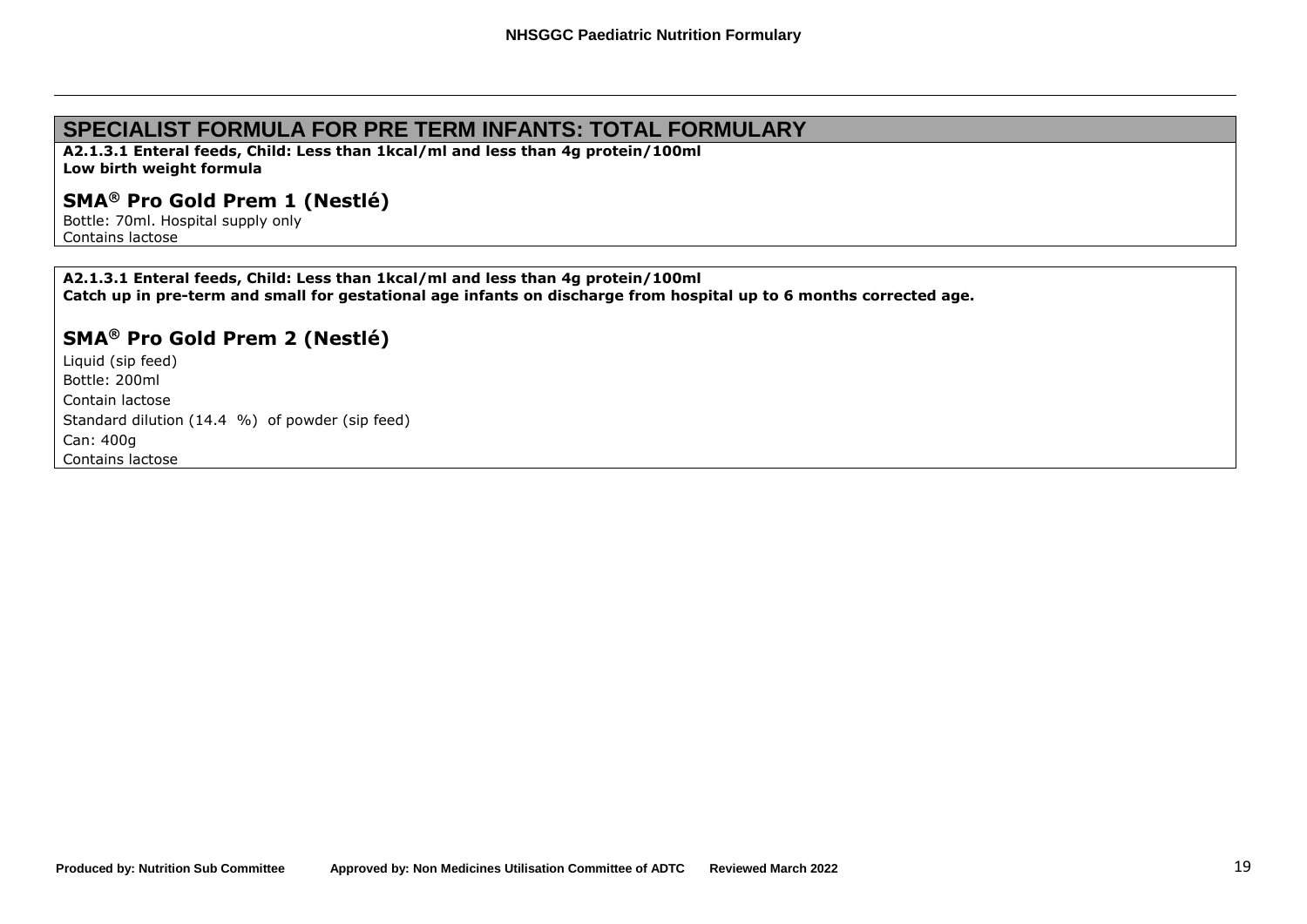# **ENTERAL FEEDS INFANTS: FIRST LINE**

**A2.1.3.2 Enteral feeds, Child: 1 kcal/ml and less than 4g protein/100ml**

# **Infatrini® (Nutricia)**

Bottle: 125ml. 200ml. Flexible pack: 500ml Gluten-free. Contains fish oil

# **ENTERAL FEEDS INFANTS: TOTAL FORMULARY**

**A2.3.1 Specialised formulas: Infant and child: Hydrolysate formula Suitable for infants from birth**

# **Infatrini® Peptisorb (Nutricia)**

Bottle: 200ml Gluten-free. Residual lactose. Contains fish oil

**A2.1.3.1 Enteral feeds, Child: Less than 1 kcal/ml and less than 4g protein/100ml**

# **SMA® High Energy (Nestlé)**

Carton: 250ml Contains lactose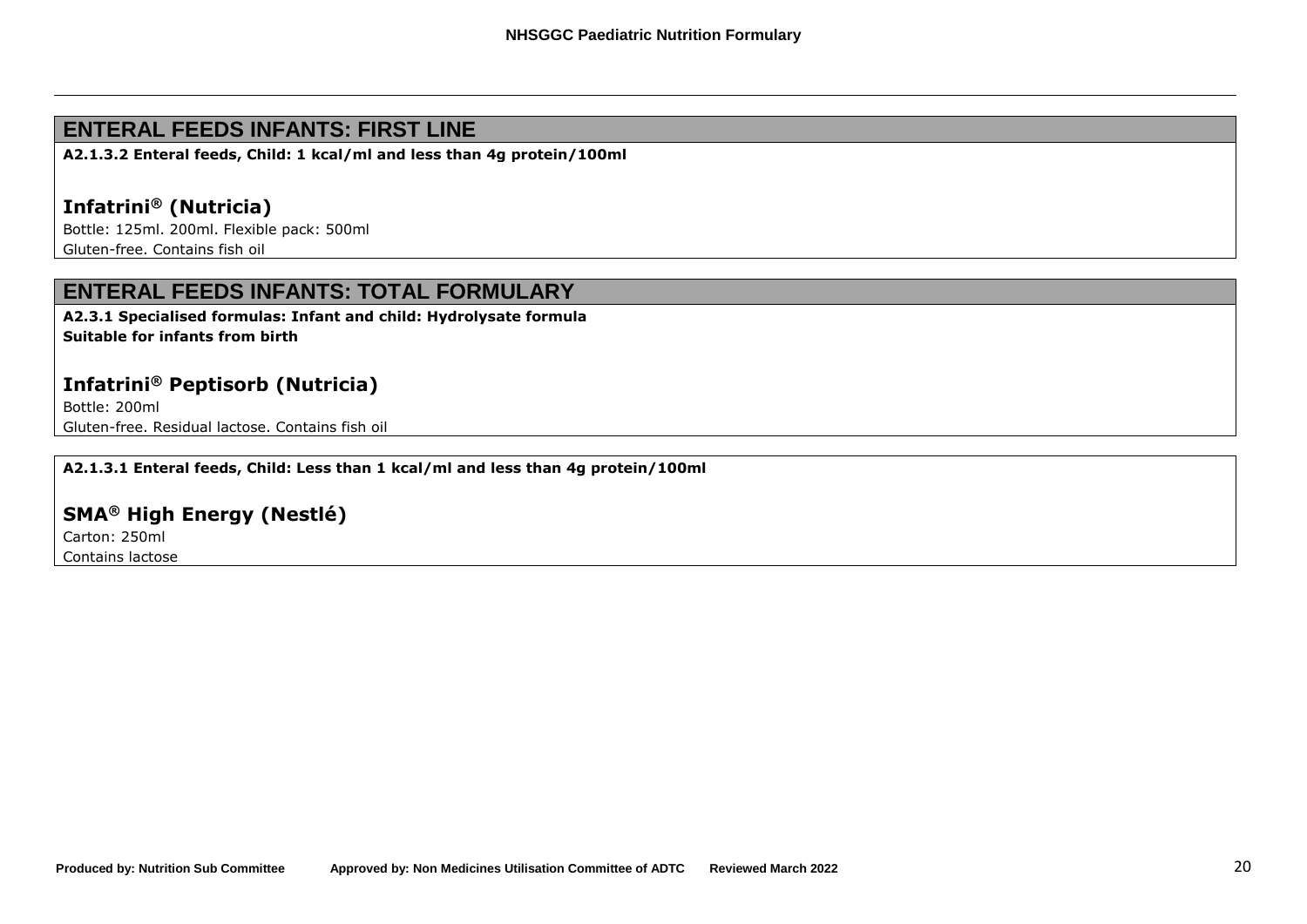# **ORAL REHYDRATION SALTS: FIRST LINE**

**9.2.1.2 Oral sodium and water: Oral Rehydration Therapy (ORT): Oral Rehydration Salts (ORS): UK formulations**

# **Electrolade® (Actavis)**

Banana, black currant, lemon and lime, or orange-flavoured. 6-sachet (plain or multi flavoured) pack, 20-sachet (single- or multi flavoured) pack Oral powder, sodium chloride 236mg, potassium chloride 300mg, sodium bicarbonate 500mg, anhydrous glucose 4g/sachet

#### **9.2.1.2 Oral sodium and water: Oral Rehydration Therapy (ORT): Oral Rehydration Salts (ORS): UK formulations**

# **Dioralyte® (Sanofi-Aventis)**

6-sachet pack, 20-sachet pack (black currant or citrus-flavoured or natural) Oral powder, sodium chloride 470mg, potassium chloride 300mg, disodium hydrogen citrate 530mg, glucose 3.56g/sachet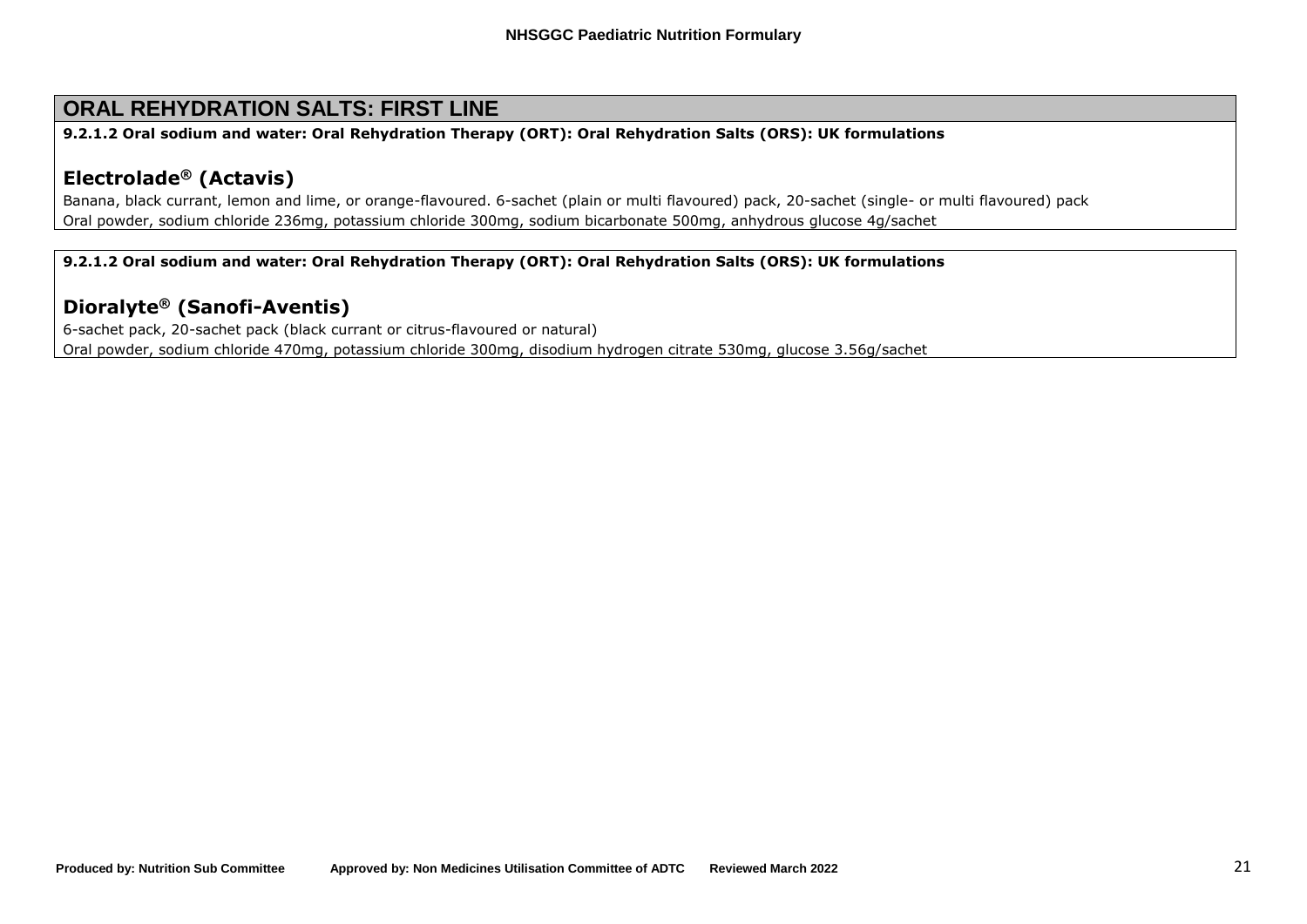# **FEED THICKENERS: FIRST LINE**

**A2.5.2 Feed thickeners and pre-thickened drinks**

### **Carobel Instant® (Cow & Gate)**

135g packet Powder, carob seed flour

**A2.5.2 Feed thickeners and pre-thickened drinks For thickening of liquids or foods in dysphagia. Not suitable for children under 3 years**

# **Nutilis® Clear (Nutricia)**

175g tin Powder, maltodextrin, xanthan gum, guar gum, gluten- and lactose-free

# **FEED THICKENERS: TOTAL FORMULARY**

**A2.5.2 Feed thickeners and pre-thickened drinks**

**For thickening of liquids or foods in dysphagia. Not suitable for children under 1 year**

#### **Thick 'n' Easy® (Fresenius)**

225g tin Powder, modified maize starch

# **VITAMINS: FIRST LINE**

**A2.4.2 Fibre, vitamin, and mineral supplements: Vitamin and Mineral supplements**

# **Paediatric Seravit® (Nutricia)**

Tub: 200g. Unflavoured, 200g. Pineapple

# **FIBRE: TOTAL FORMULARY**

**A2.4.2 Fibre, vitamin, and mineral supplements: High-fibre supplements**

# **Resource® Optifibre® (Nestlé)**

Sachet: 16 x 10g. Can: 250g